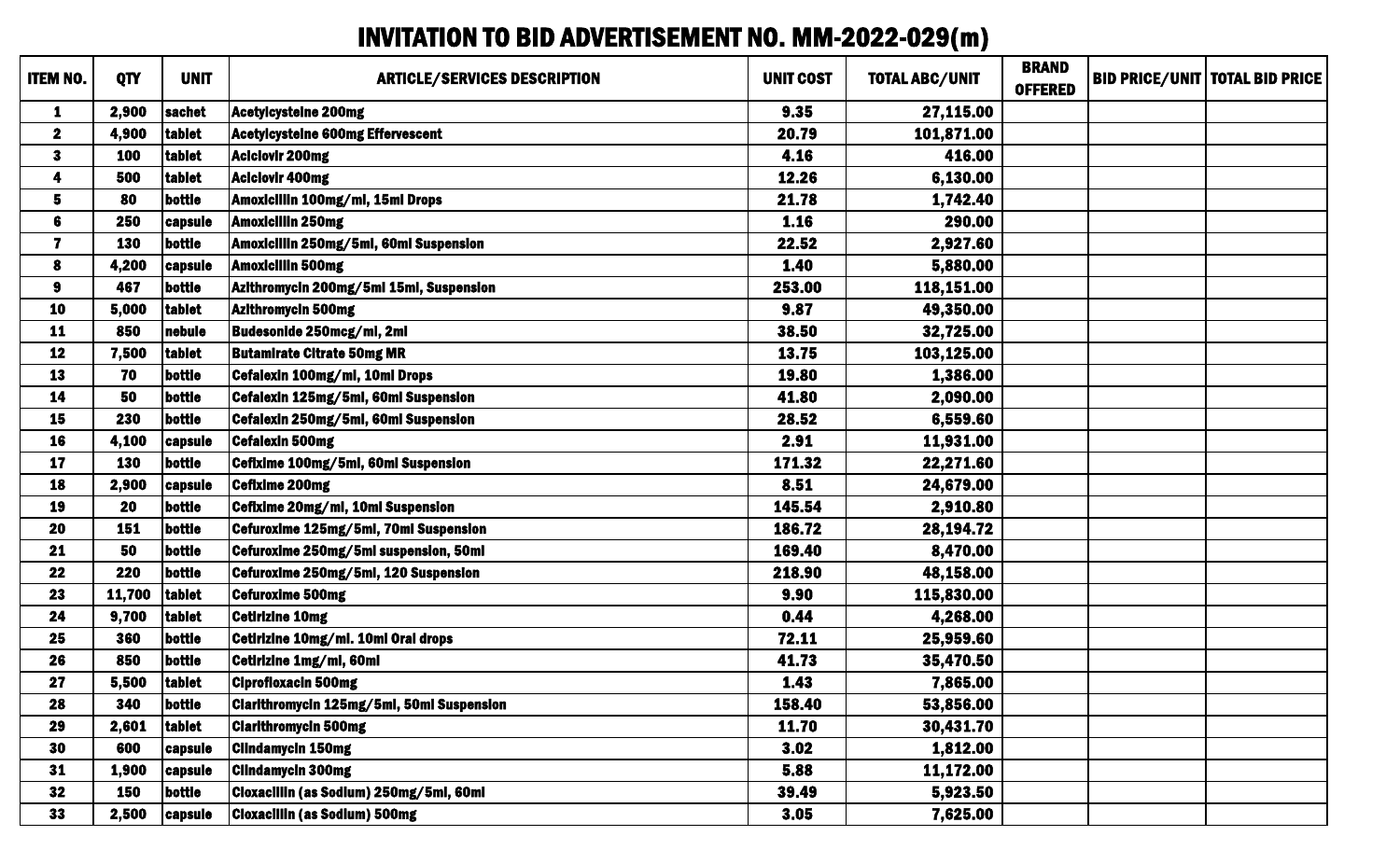| 34 | 300        | bottle         | Co-amoxiclav (Amoxicillin + Potassium Clavulanate) 200mg +      | 127.33 | 38,199.00 |  |
|----|------------|----------------|-----------------------------------------------------------------|--------|-----------|--|
|    |            |                | 28.5mg/5ml Suspension, 60ml                                     |        |           |  |
| 35 | 100        | bottle         | Co-amoxiciav (Amoxiciliin + Potassium Clavulanate) 400mg (as    | 185.20 | 18,520.00 |  |
|    |            |                | Trihydrate) + 57mg/5ml suspension, 60ml                         |        |           |  |
| 36 | 12,800     | tablet         | Co-amoxiclav (Amoxicillin + Potassium Clavulanate) 500mg (as    | 7.70   | 98,560.00 |  |
|    |            |                | Trihydrate) + 125mg                                             |        |           |  |
| 37 | <b>250</b> | tablet         | <b>Colchicine 500mcg</b>                                        | 2.31   | 577.50    |  |
| 38 | <b>160</b> | bottle         | Cotrimoxazole (Sulfamethoxazole + Trimethroprim) 200mg +40mg/   | 16.94  | 2,710.40  |  |
|    |            |                | 5ml Suspension, 60ml                                            |        |           |  |
| 39 | 250        | bottle         | Cotrimoxazole (Sulfamethoxazole + Trimethroprim) 400mg + 80mg/  | 32.98  | 8,245.00  |  |
|    |            |                | 5ml suspension, 60ml                                            |        |           |  |
| 40 | 1,250      | tablet         | Cotrimoxazole (Sulfamethoxazole + Trimethroprim) 800mg + 160mg  | 2.09   | 2,612.50  |  |
| 41 | <b>150</b> | bottle         | Diphenhydramine (as Hydrochloride) 12.5mg/5ml Syrup, 60ml Syrup | 20.52  | 3,078.00  |  |
| 42 | 50         | <b>capsule</b> | Diphenhydramine (as Hydrochloride) 25mg                         | 0.82   | 41.00     |  |
| 43 | 50         | <b>capsule</b> | Diphenhydramine (as Hydrochloride) 50mg                         | 1.16   | 58.00     |  |
| 44 | <b>151</b> | <b>capsule</b> | <b>Doxycycline 100mg</b>                                        | 1.35   | 203.85    |  |
| 45 | 10         | bottle         | Erythromycin 200mg/5ml, 60ml Suspension                         | 50.05  | 500.50    |  |
| 46 | 50         | tablet         | <b>Erythromycin 500mg</b>                                       | 4.32   | 216.00    |  |
| 47 | 30         | capsule        | <b>Fluconazole 150mg</b>                                        | 74.80  | 2,244.00  |  |
| 48 | 50         | tube           | Fusidate Sodium/ Fusidic Acid Cream 2%, 5g                      | 179.67 | 8,983.50  |  |
| 49 | 100        | tablet         | <b>Hydroxyzine Dihydrochloride 25mg</b>                         | 20.07  | 2,007.00  |  |
| 50 | 2,500      | nebule         | Ipratropium + Salbutamol 500mcg + 2.5mg, 2.5ml                  | 10.61  | 26,525.00 |  |
| 51 | 80         | bottle         | Lagundi 300mg/5ml, 120ml syrup                                  | 77.79  | 6,223.20  |  |
| 52 | <b>100</b> | tablet         | Lagundi 600mg                                                   | 2.97   | 297.00    |  |
| 53 | <b>200</b> | <b>capsule</b> | <b>Lagundi 600mg</b>                                            | 2.97   | 594.00    |  |
| 54 | 700        | tablet         | <b>Levofloxacin 500mg</b>                                       | 6.74   | 4,718.00  |  |
| 55 | 1,250      | tablet         | <b>Loratadine 10mg</b>                                          | 1.61   | 2,012.50  |  |
| 56 | 10         | bottle         | Loratadine 5mg/5ml syrup, 30ml                                  | 97.90  | 979.00    |  |
| 57 | 70         | bottle         | Mebendazole 100mg/5ml, 60ml Suspension                          | 15.40  | 1,078.00  |  |
| 58 | 250        | tablet         | <b>Mebendazole 500mg</b>                                        | 1.92   | 480.00    |  |
| 59 | 300        | tablet         | <b>Methylprednisolone 16mg</b>                                  | 9.02   | 2,706.00  |  |
| 60 | 150        | tablet         | <b>Methylprednisolone 4mg</b>                                   | 5.50   | 825.00    |  |
| 61 | 280        | bottle         | Metronidazole 125mg/5ml, 60ml Suspension                        | 22.27  | 6,235.60  |  |
| 62 | 1,950      | tablet         | <b>Metronidazole 500mg</b>                                      | 1.32   | 2,574.00  |  |
| 63 | 5,600      | tablet         | <b>Montelukast 10mg</b>                                         | 7.97   | 44,632.00 |  |
| 64 | 99         | tablet         | <b>Montelukast 4mg Chewable</b>                                 | 5.49   | 543.51    |  |